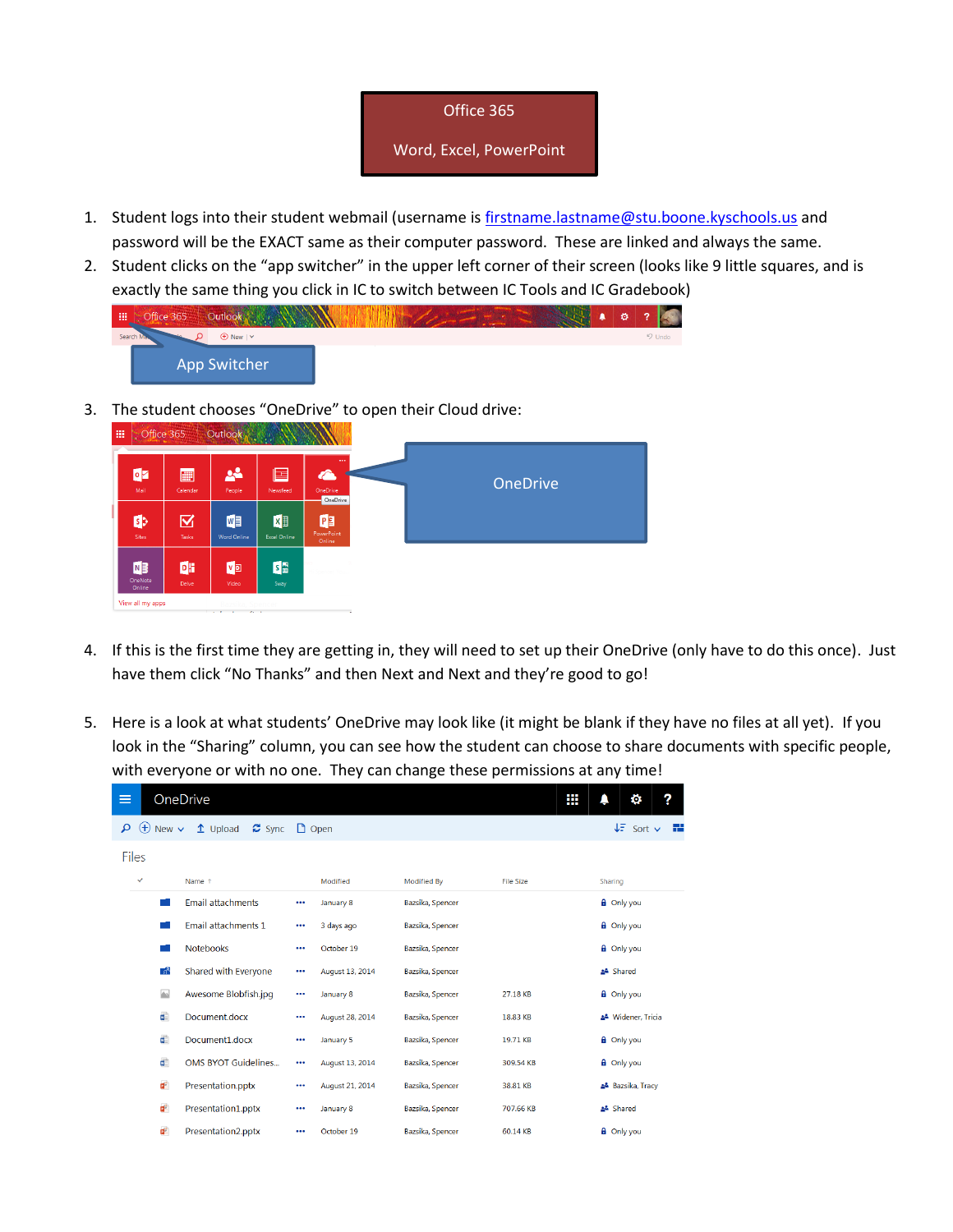6. To modify an existing file, they can just click on it. To create a new document, they just click on the New button at the top and then select what kind of file they want to create:



- 7. Creating a document in Word online is very much like working is regular Word. There are a few features the kids may not be able to use that they are used to using, but you will find it very easy to get them going.
- 8. One thing that is very different is naming the file. Because OneDrive saves as you go, you don't actually 'Save' your file. It is already saved! But you might want to give it a meaningful name, and to do that, you would click at the top where it says Document 1 or something similar and change the name of the document there:



- 9. When they are done, they have several options to submit their work:
	- a. **Printing:** They cannot print from Chromebooks. So while they can use the Chromebooks to create, they will need to come to library and log into a computer to print out their final product. When they go to print, it will generate a text box telling them that their "PDF" is ready. The cloud drive creates a PDF of the existing Word file and then they can print the PDF.

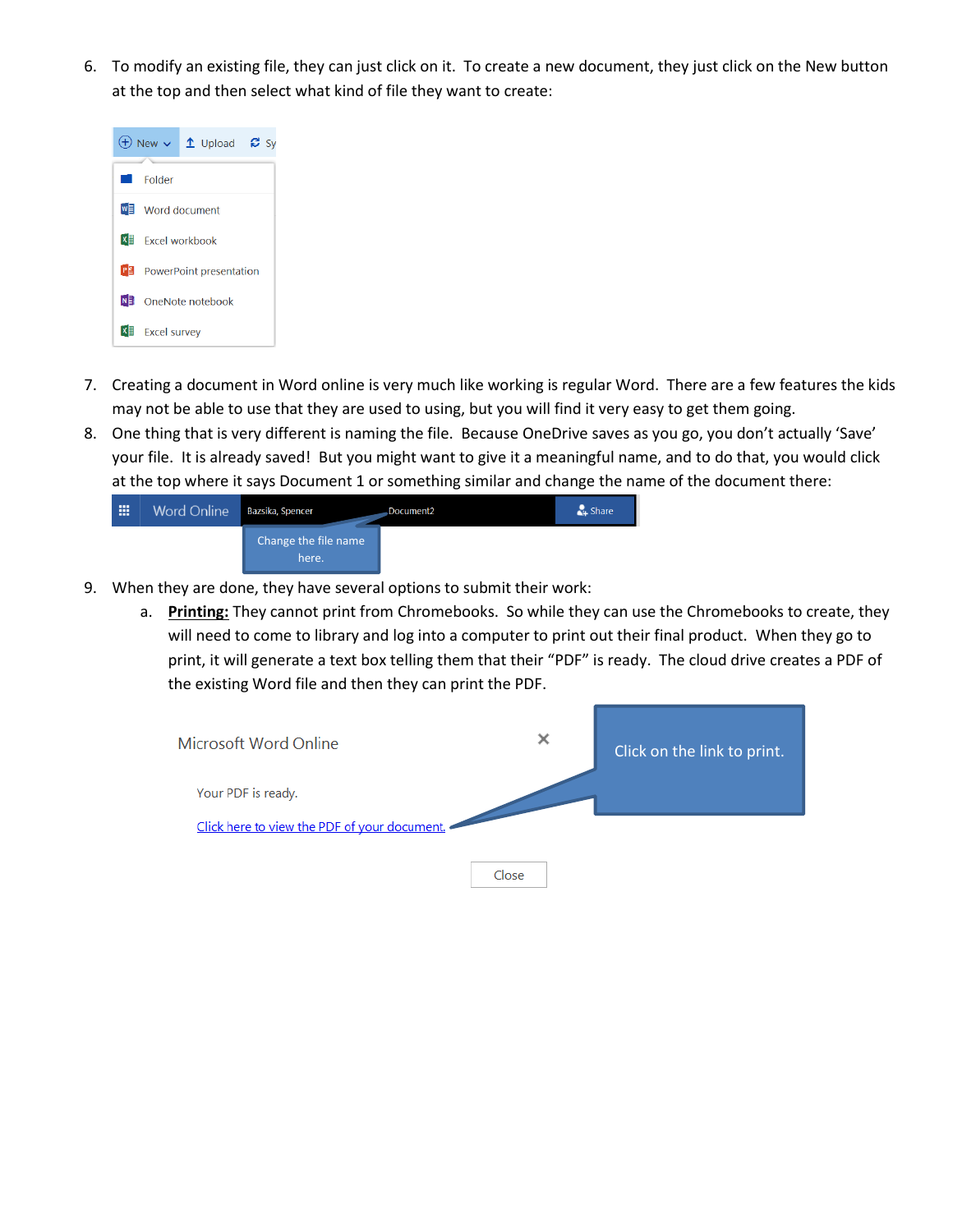b. **Sharing with the teacher:** They can also "Share" their document with teachers right from Office365.

|                                                    |                                                        |                                                                                                                                          |                                             |         | Click here to                                                                      |                                                                        |  |
|----------------------------------------------------|--------------------------------------------------------|------------------------------------------------------------------------------------------------------------------------------------------|---------------------------------------------|---------|------------------------------------------------------------------------------------|------------------------------------------------------------------------|--|
| 冊                                                  | <b>Word Online</b><br>Bazsika, Spencer                 | Document1                                                                                                                                | Share                                       |         | share                                                                              |                                                                        |  |
| <b>HOME</b><br><b>FILE</b>                         | <b>INSERT</b><br>PAGE LAYOUT<br><b>REVIEW</b>          | <b>VIEW</b><br>Tell me what you want to do                                                                                               | OPEN IN WORD                                |         |                                                                                    |                                                                        |  |
| Paste                                              | $\Delta$ $\theta$<br>Times New Roman - 12<br>als: x, x | E-E-EERN<br>AaBbCc<br>Normal<br>生生酸・細                                                                                                    | AaBbCc<br>AaBbCc<br>No Spading<br>Heading 1 | م<br>忠  |                                                                                    |                                                                        |  |
| Undo<br>Clipboard                                  | Font                                                   | Paragraph                                                                                                                                | Styles                                      | Editing |                                                                                    |                                                                        |  |
| Share 'Document1'<br><b>Q</b> Only shared with you |                                                        | Marketers' Appeal: By Spencer Bazsika<br>Advertisers use specific appeals to target children. Some of these things are quite easy to see | ×                                           |         | If teacher will be providing comments for<br>feedback, this needs to be "Can Edit" |                                                                        |  |
| Invite people<br>Get a link                        | bazsika                                                |                                                                                                                                          | Can edit -                                  |         |                                                                                    | Because Office365 is tied into our email, students can actually search |  |
| Shared with                                        | Bazsika, Tracy                                         |                                                                                                                                          |                                             |         |                                                                                    | for teachers by typing the first part of their last name! Notice that  |  |
|                                                    | Bazsika, Spencer<br>Student                            | $\overline{\phantom{a}}$                                                                                                                 |                                             |         | helpful in differentiating between staff and students.                             | students will have the word "Student" under their name. This is        |  |
|                                                    | Require sign-in                                        |                                                                                                                                          |                                             |         |                                                                                    |                                                                        |  |
|                                                    | SHOW OPTIONS                                           |                                                                                                                                          |                                             |         |                                                                                    |                                                                        |  |
|                                                    |                                                        | Share                                                                                                                                    | Cancel                                      |         |                                                                                    |                                                                        |  |

Your invitation will arrive in your teacher's email and will look like this:



When the teacher opens the document, they will need to click "Edit Document" and then "Edit in Word Online" to add their comments.



If they find something they would like to give feedback on, they will highlight it and then click on the Insert menu, select "Comment" and then add a comment: